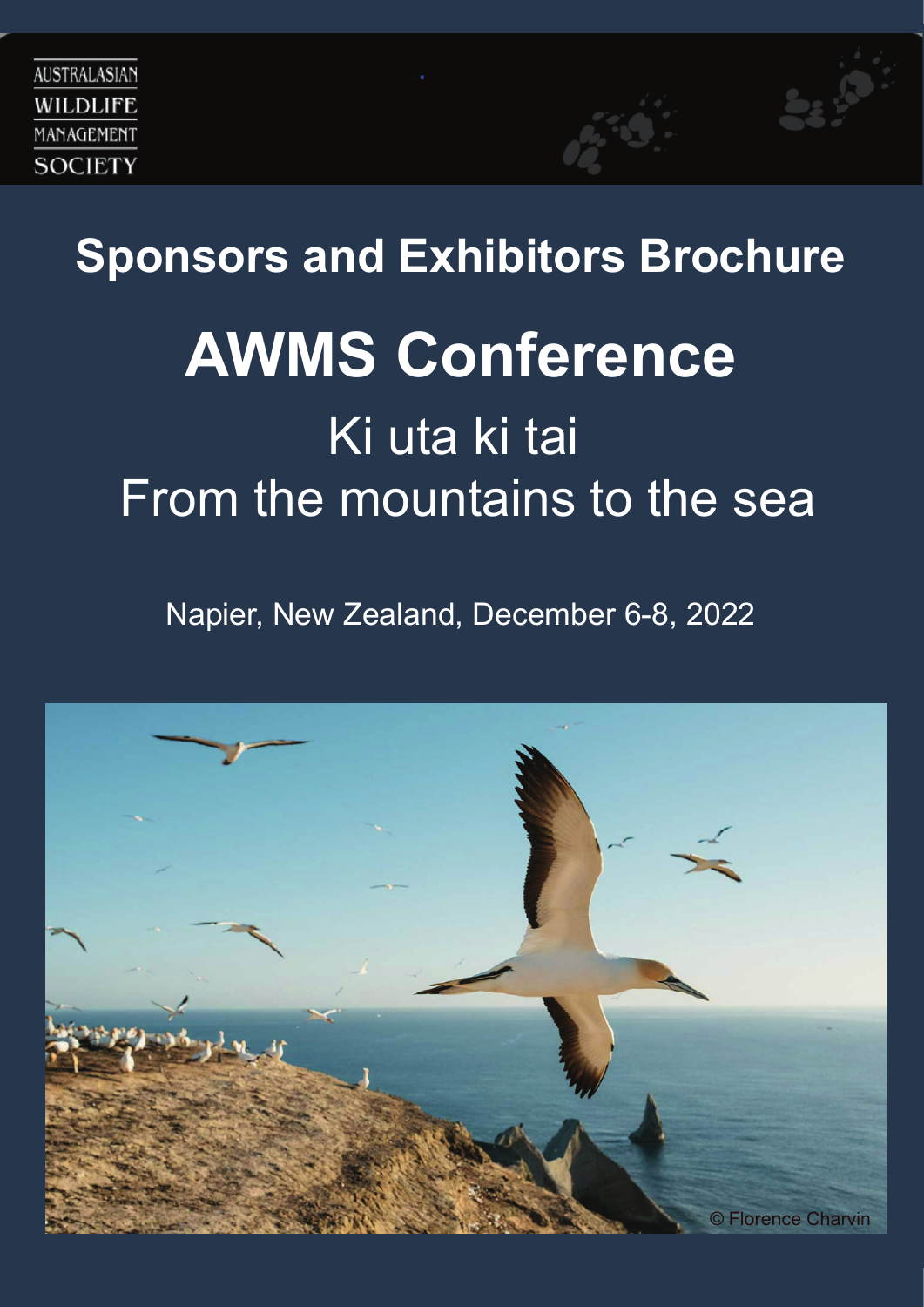**The 35th Annual Conference of the Australasian Wildlife Management Society will be held in Napier, New Zealand, 68 Dec 2022.**

### **Who will attend?**

The Conference usually attracts 100 – 200 delegates including scientists, wildlife managers, wildlife users, educators, policy developers and extension/interpretation officers. Attendees come from all sectors of wildlife management and a wide range of institutions and private organisations. The contribution that sponsors make to the success of the Conference is highly valued by AWMS. The full entitlements for each of the sponsorship packages are noted below.

### **Some of the reasons why you should participate include:**

- the opportunity to profile your organisation and enhance your brand with a targeted and cost effective marketing solution
- build face-to-face business relationships and secure quality leads brand and image recognition - your organisation's logo will be displayed on conference screens as a sponsor at the event
- business and professional development opportunities through networking with delegates.

Organisers are willing to consider tailoring packages to suit your organisation's requirements or design packages for items not listed in this brochure e.g. speaker sponsorships, internet access for delegates and mobile program apps for instance. Inkind sponsorships are also welcome (e.g. coffee mugs, bottled water, pens and notepads).

Trade displays will be located in an adjoining room to the Conference. All morning and afternoon teas and lunches will be served in the exhibition area.

## **Platinum Sponsor (AU\$5000)**

Your organisation will receive acknowledgement in the lead up to and during the Conference. This includes the following:

- Organisation's logo on the Conference website with hotlink to your website
- Organisation's logo and quarter page mono advertisement in the Conference program brochure
- Organisation's logo to be promoted in other Conference publications in a sponsorship block (subject to confirmation of sponsorship prior to publication)
- Organisation's logo printed on conference satchels (along with any satchel sponsor and co-branded with AWMS)
- Organisation's logo on PowerPoint title slide displayed in the plenary room
- Placement of Organisation's banner in Conference foyer
- Three complimentary Conference registrations, including all the benefits as offered in the standard delegate registration package
- Exhibition Space (excluding further free registrations for representatives as noted in the Trade Exhibitor package). You will have the opportunity to register additional representatives at a discounted rate as applies in the Trade Exhibitor package
- Marketing material distributed with Conference registration pack (maximum of five pages)

# **Gold Sponsor (AU\$3700)**

Your organisation will receive acknowledgement in the lead up to and during the Conference. This includes the following:

- Organisation's logo on the Conference website
- Organisation's logo in the Conference program brochure
- Organisation's logo to be promoted in other Conference publications in a sponsorship block (subject to confirmation of sponsorship prior to publication)
- Organisation's logo on PowerPoint title slide displayed in the plenary room
- Two complimentary Conference registrations, including all the benefits as offered in the standard delegate registration package
- Exhibition Space (excluding further free registrations for representatives as noted in the Trade Exhibitor package). You will have the opportunity to register additional representatives at a discounted rate as applies in the Trade Exhibitor package
- Marketing material distributed with Conference registration pack (maximum of three pages)

## **Silver Sponsor (AU\$2700)**

Your organisation will receive acknowledgement in the lead up to and during the Conference. This includes the following:

- Organisation's logo on the Conference website
- Organisation's logo in the Conference program brochure
- Organisation's logo to be promoted in other Conference publications in a sponsorship block (subject to confirmation of sponsorship prior to publication)
- Organisation's logo on PowerPoint title slide displayed in the plenary room
- One complimentary Conference registration, including all the benefits as offered in the standard delegate registration package,
- Exhibition Space (excluding further free registrations for representatives as noted in the Trade Exhibitor package). You will have the opportunity to register additional representatives at a discounted rate as applies in the Trade Exhibitor package